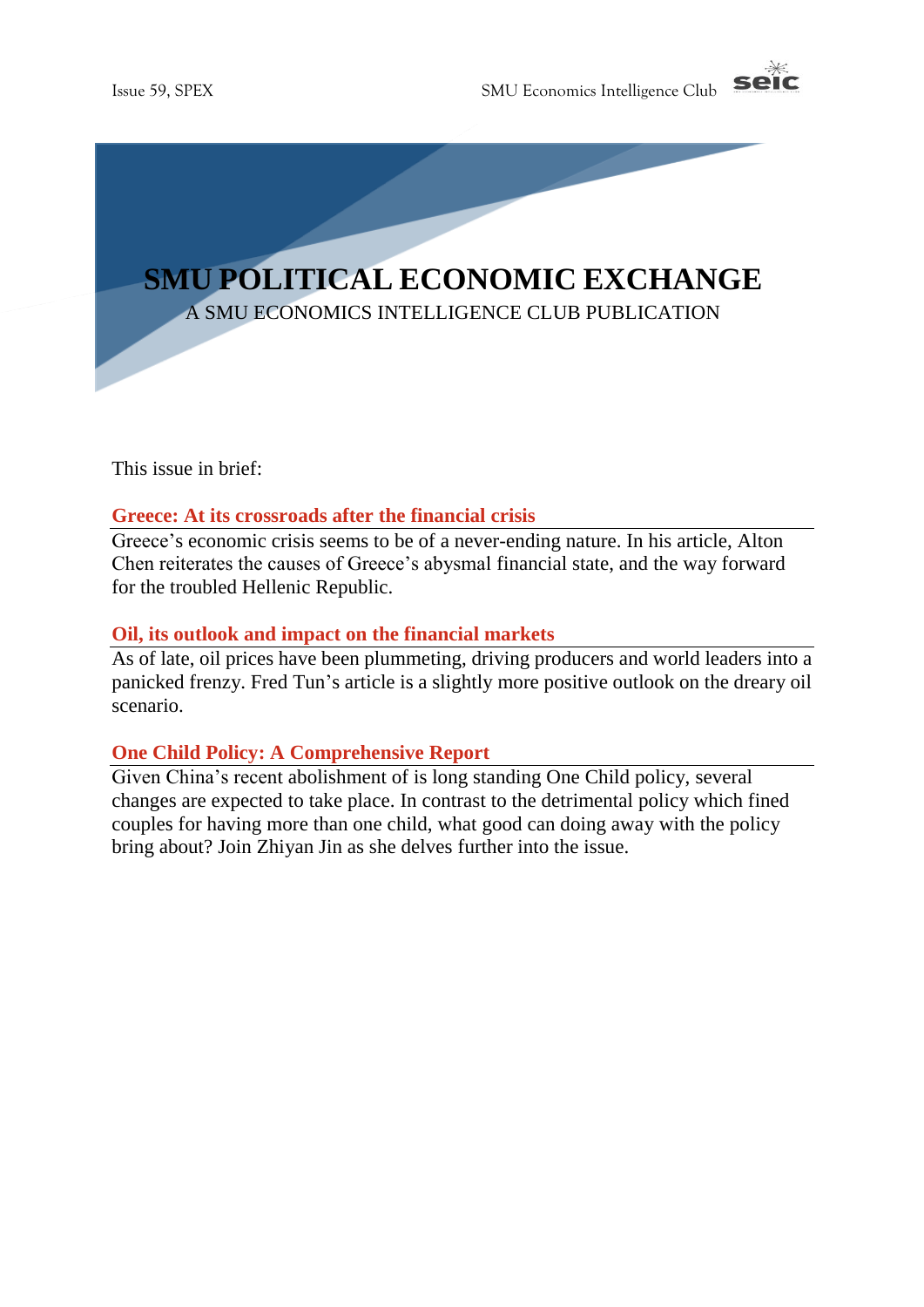

# Greece-At its crossroads after the financial crisis

# *By Alton Chen* **Introduction**

After Greece officially joined the Eurozone, it borrowed money from the Eurozone and landed itself into debt which it could not repay over the years. Greece was holding on to Eurosdenominated debt in addition to its own currency.

### **Main Causes of Financial Crisis**

A significant factor of the financial crisis was Greece's low international competitiveness due to a low labour productivity. Greece used a debt-financed expansionary fiscal policy to raise its average wage level without improving its labour productivity. As a result of higher taxation rates and salaries, Greece became an unattractive manufacturing location for foreign companies. Although Greece was a strong player in the sea shipping industry, the Greek population did not benefit when the industry flourished. Around 10,000 out of 14,000 Greek seamen are currently unemployed because the vast majority of Greek ship-owners decided to sail under foreign flags to reduce its operational costs (Paris, C., 2015).

The second reason which resulted in the financial crisis was Greece's intense deficit spending. Before the Euro existed, the Greek government had to pay high interest rates on its loans. After entering the Eurozone in 2001, Greece was able to pay considerably lower interest rates since it was backed by strong economies like Germany. Hence, the Greek government started borrowing more money to garner voters by fostering consumption via newly created jobs, increased pension funds and salaries. For instance, 17.5% was spent of Greece's economic output on pension funds, which was above the average of 13.2% in European Union (EU) (BBC News, 2015). Since the 2008 Global Financial Crisis, Greece could not obtain any new loans from financial institutions to pay off its old debt, which led to a crisis (Kolivakis, L., n.d.). Germany and other Eurozone members thus had to intervene to save Greece from bankruptcy.

The last reason is which prevented Greece from increasing its productivity, was nepotism. Three families, Mitsotakis, Papandreou and Karamanlis have been in charge of the Greek government since the end of World War II till 2015 (Lopez, L., 2015). They have rewarded fellow party members for their loyalty by giving them jobs in public service, which created an incompetent and expensive public administration to hinder any reform policies from taking place.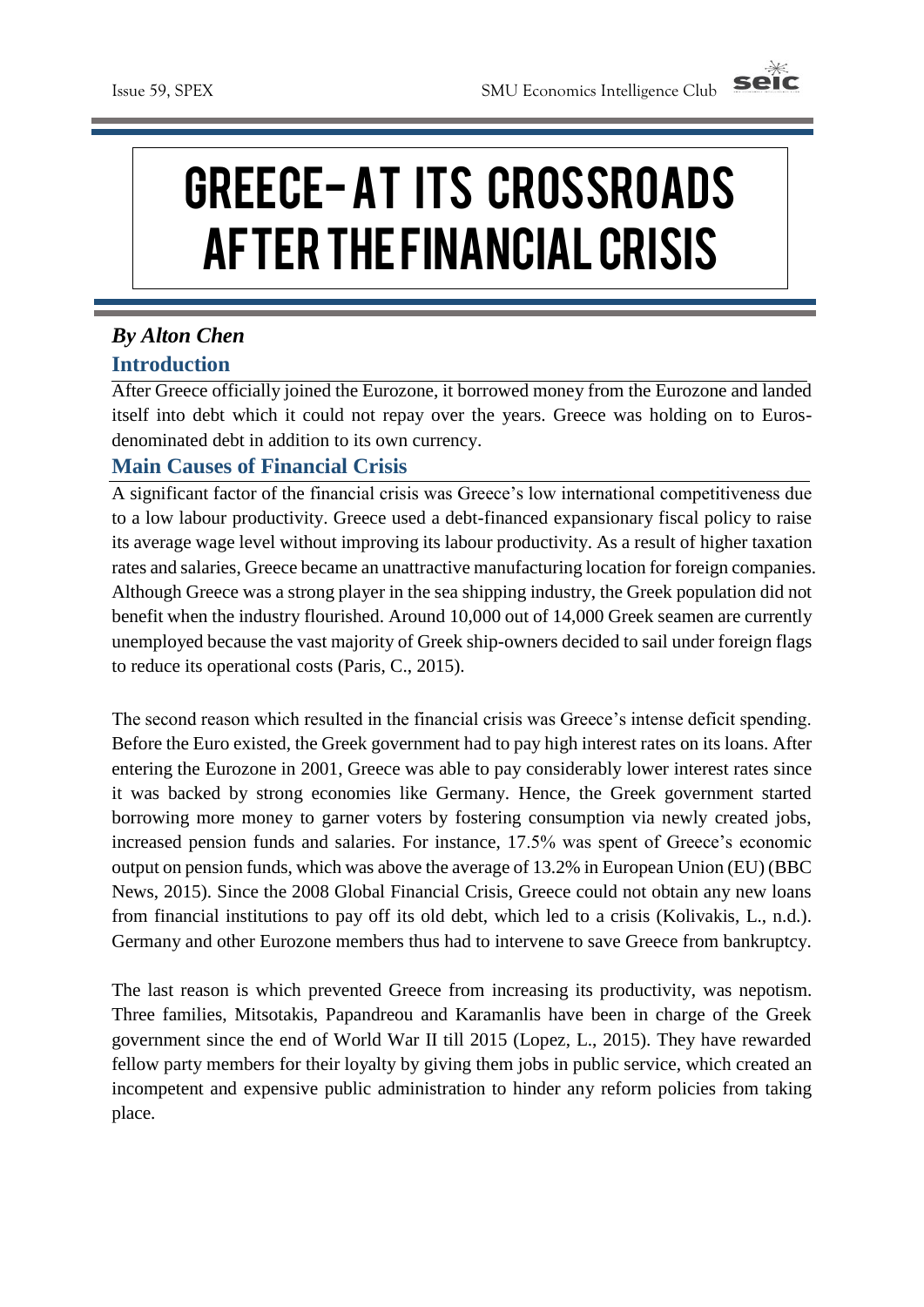

### **Effects of Crisis**

As part of the first two bailout packages, Greece implemented austerity measures in exchange for financial assistance, including reduced spending and higher wages. This strained the Greece's economy as there were more people driven to poverty, and millions lost jobs or had reduced salaries. Most middle class workers either lost their jobs or were forced to accept a lower salary for doing the same amount of work. Around 1.27 million Greeks were unemployed in 2014, with those unemployed between aged 15 years to 29 years increasing from 16.2% in 2008 to 45.0% in 2014 (Hellenic Statistical Authority, 2015). As seen in Figure 1, Greece's Gross Domestic Product (GDP) has decreased by 33.5% from USD354.62 billion in 2008 to USD235.57 billion in 2014 (Hellenic Statistical Authority, 2015).



Figure 1: Greece's Gross Domestic Product (GDP) Source: Tradingeconomics.com (2015)

Although debt levels only increased slightly, a larger decrease in GDP caused debt to GDP ratio to worsen, which reached its highest of 177% in 2014 (Hellenic Statistical Authority, 2015). This indicated Greece's inability to service its debts, which was detrimental for its future economic outlook.

Both economic and employment insecurity impacted many Greece's households. Furthermore, 93.1% of Greek households encountered a significant reduction in their income between 2010 and 2013 (IME GSEVEE, 2013). There was at least one unemployed member in at least 40% of the households because they could not afford the increased living costs (IME GSEVEE, 2013). Commonly used drugs became inaccessible because there was a shortage of public drugs (Brozak, S., 2015). Likewise, the lower income faced difficulties to survive because austerity measures has reduced the financial assistance they received further.

Greece also faced political instability due to the financial crisis, which is evident from a drop in Greece's political stability index from 0.53 in 2007 to 0.02 in 2014 (Worldwide Governance Indicators, 2015). This was attributed to a succession of Greek governments over the past five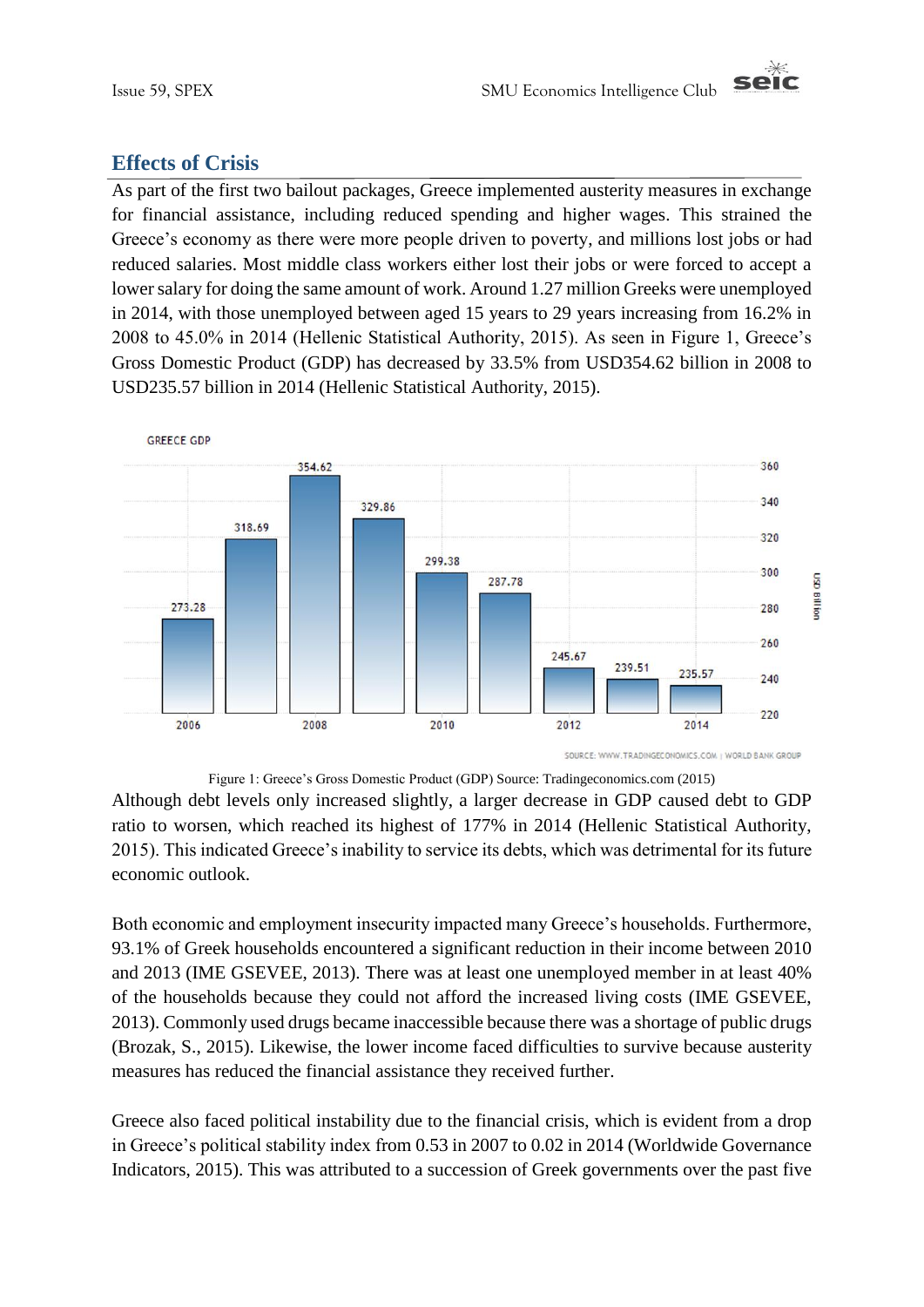

years, George Papandreou's centre-left PASOK government, Lucas Papdemos's technocratic government, Antonis Samara's centre-right New Democracy government and Alexis Tsipras's far-left Syriza government (Lachman, D., 2015). A lack of political consensus to handle the financial crisis has only created more anxiety among voters, which contributed negatively to Greece's road to recovery. Since the Syriza-led government took over in January 2015, bank deposits have dropped substantially in the subsequent months (W, P., 2015).



## **Solutions**

A possibility was for Greece to exit the Eurozone and to default on its debts. Greece would have then recovered through the use of its own independent monetary policy. However, it appeared that a Greece exit was unpopular among the Eurozone and Greece population (The Economist, 2015). This would result in a fall in asset prices due to a wipe-out of wealth in Greece. This would impede European integration and possibly encourage other countries to follow suit.

Next, Greece could have also considered boosting its competitiveness by lowering its real exchange rate. This can be done by reducing prices of Greece's domestic goods, by privatisation of Greece's state-owned assets and liberalisation of its labour markets. This would have led to reduced domestic prices, which improve competitiveness and efficiency so that Greece would have more national income (Rankin, J., & Smith, H., 2015).

Lastly, a trimming of Greece's debt was recommended by International Monetary Fund's (IMF) new chief economist, Maurie Obstfeld. This was likely to be mandatory because a haircut of  $E107$  billion made from Greece's private creditors in the 2012 debt restructuring had been unsuccessful (Spence, P., & Chan, S. P., 2015). As part of Greece's third bailout conditions, it needed to make reforms to their generous pension system, which had already suffered under previous bailouts (The China Post, 2015). The German chancellor, Angela Merkel, has also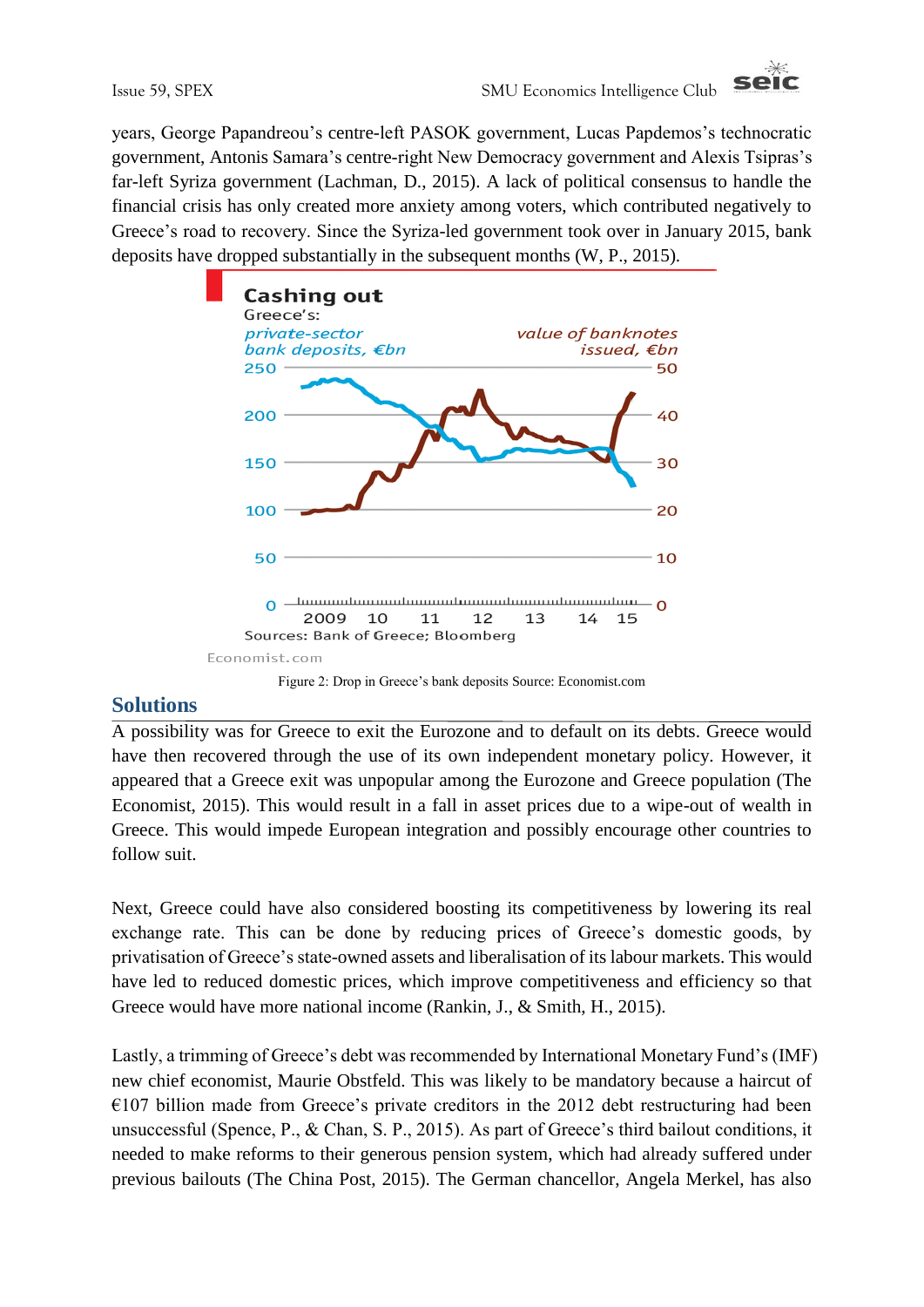

suggested debt restructuring through lower interests rates and extended loan maturity (Spence, P., & Chan, S. P., 2015).

### **Current outlook**

As IMF requires the EU to provide significant debt relief for Greece, plans for future debt restructuring talks would likely determine Greece's future road to recovery (Elliott, L., Wearden, G., & Treanor., 2016). However, it remains to be seen whether Greece would succeed even with future reform measures and better debt conditions.

### **References**

- 1. BBC News, (2015, July 3). *The cost to pensioners.* Retrieved 15 December 2015, from http://www.bbc.com/news/world-europe-33382046
- 2. Brozak, S. (2015, July 15). Greece Is On The Verge Of A Health Catastrophe. Retrieved December 17, 2015, from http://www.forbes.com/sites/stephenbrozak/2015/07/15/greece-medicalcollapse/#68c4717512b1
- 3. Elliott, L., Wearden, G., & Treanor, J. (2016, January 21). On the Greek road to political instability. Retrieved January 24, 2016, from http://www.theguardian.com/business/2016/jan/21/imf-demands-debt-relief-fromeurope-for-greece-before-new-bailout
- 4. Hellenic Statistical Authority, (2015, December 30). Greece In Figures, October December 2015. Retrieved January 10, 2016, from http://www.statistics.gr/documents/20181/1515741/GreeceInFigures\_2015Q4\_EN.pdf /681d9d6b-6636-4163-927a-a18c81ce39d1
- 5. IME GSEVEE, (2013, February 8). Survey by IME GSEVEE "Income Expenses of households." Retrieved December 23, 2015, from http://www.imegsevee.gr/pressrelease/601-survey-by-ime-gsevee-qincome-expensesof-householdsq
- 6. Kolivakis, L. (n.d.). Greece's Pension Paradox? Retrieved 14 December 2015, from http://pension360.org/greeces-pension-paradox/
- 7. Lachman, D. (2015, September 18). On the Greek road to political instability. Retrieved January 4, 2016, from https://www.aei.org/publication/on-the-greek-road-to-politicalinstability/
- 8. Lopez, L. (2015, February 8). The Political Dynasties That Destroyed Greece, And The Real Reason The Country Is Such A Mess. Retrieved December 28, 2015, from http://www.businessinsider.com/greeces-political-dynasties-the-reason-for-the-crises-2011-7?IR=T&r=US&IR=T
- 9. Paris, C. (2015, September 9). Greek Shipowners Prepare to Weigh Anchor on Prospect of Higher Taxes. Retrieved December 20, 2015, from http://www.wsj.com/articles/greek-shipowners-prepare-to-weigh-anchor-on-prospectof-higher-taxes-1443520314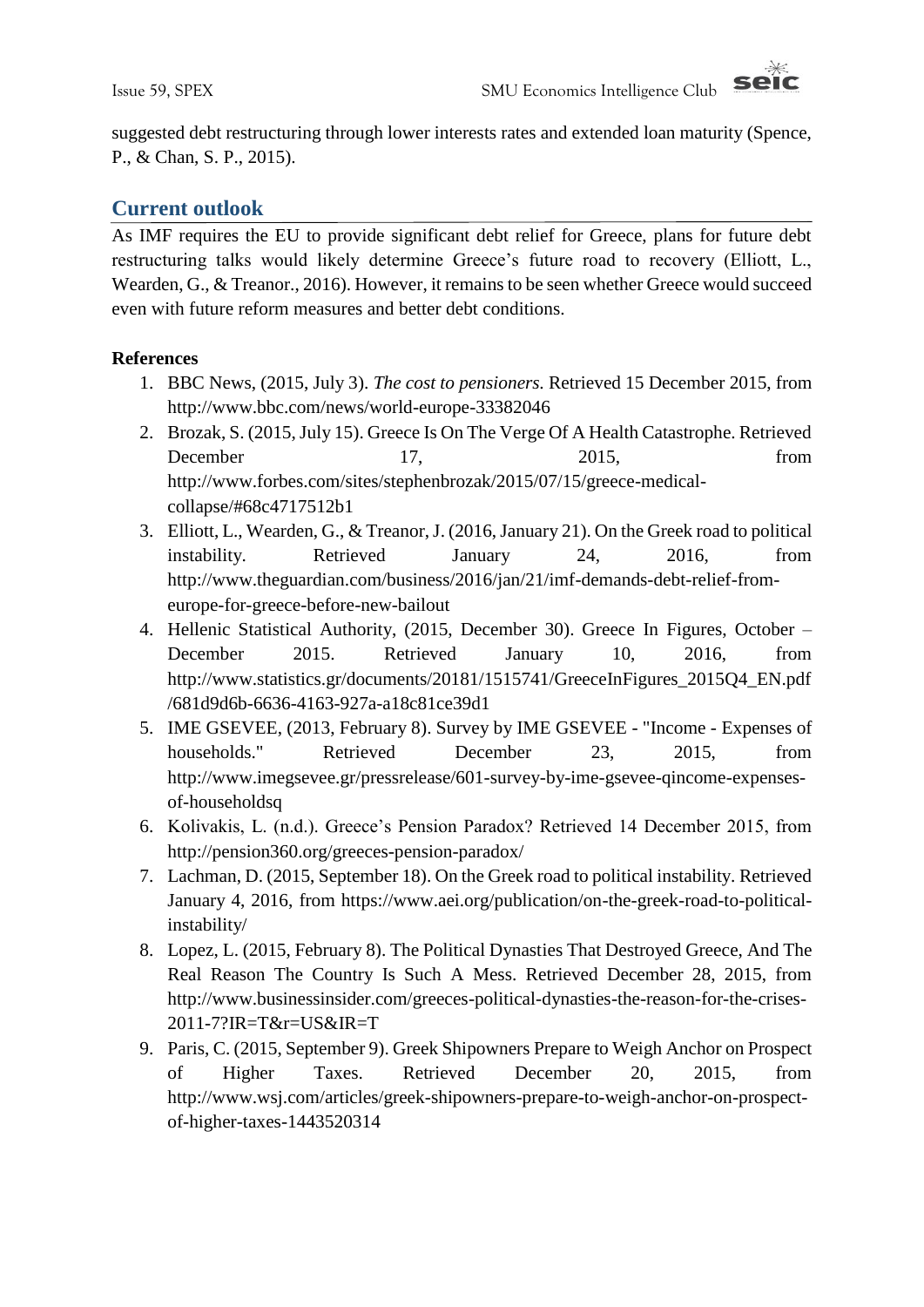

- 10. Rankin, J., & Smith, H. (2015, July 24). The great Greece fire sale. Retrieved January 5, 2016, from http://www.theguardian.com/business/2015/jul/24/greek-debt-crisisgreat-greece-fire-sale
- 11. The China Post, (2015, July 15). A closer look at the punishing terms of the Greek bailout deal. Retrieved 20 December 2015, from http://www.chinapost.com.tw/international/europe/2015/07/15/440667/A-closer.htm
- 12. The Economist, (2015, July 4). Europe's future in Greece's hands. Retrieved 18 December 2015, from http://www.economist.com/news/leaders/21656662-whateverits-outcome-greek-crisis-will-change-eu-ever-europes-future-greeces
- 13. Tradingeconomics.com. (2015). Greece GDP| 2006-2014 | Data | Chart | Calendar | Forecast | News. Retrieved 28 December 2015, from <http://www.tradingeconomics.com/greece/gdp>
- 14. W, P. (2015, June 28). The referendum and Greek Banks. Nowhere to get money. Retrieved December 22, 2015, from <http://www.economist.com/blogs/freeexchange/2015/06/referendum-and-greek-banks>
- 15. Worldwide Governance Indicators. (2015). WGI 2015 Interactive. Retrieved December 30, 2015, from http://info.worldbank.org/governance/wgi/index.aspx#doc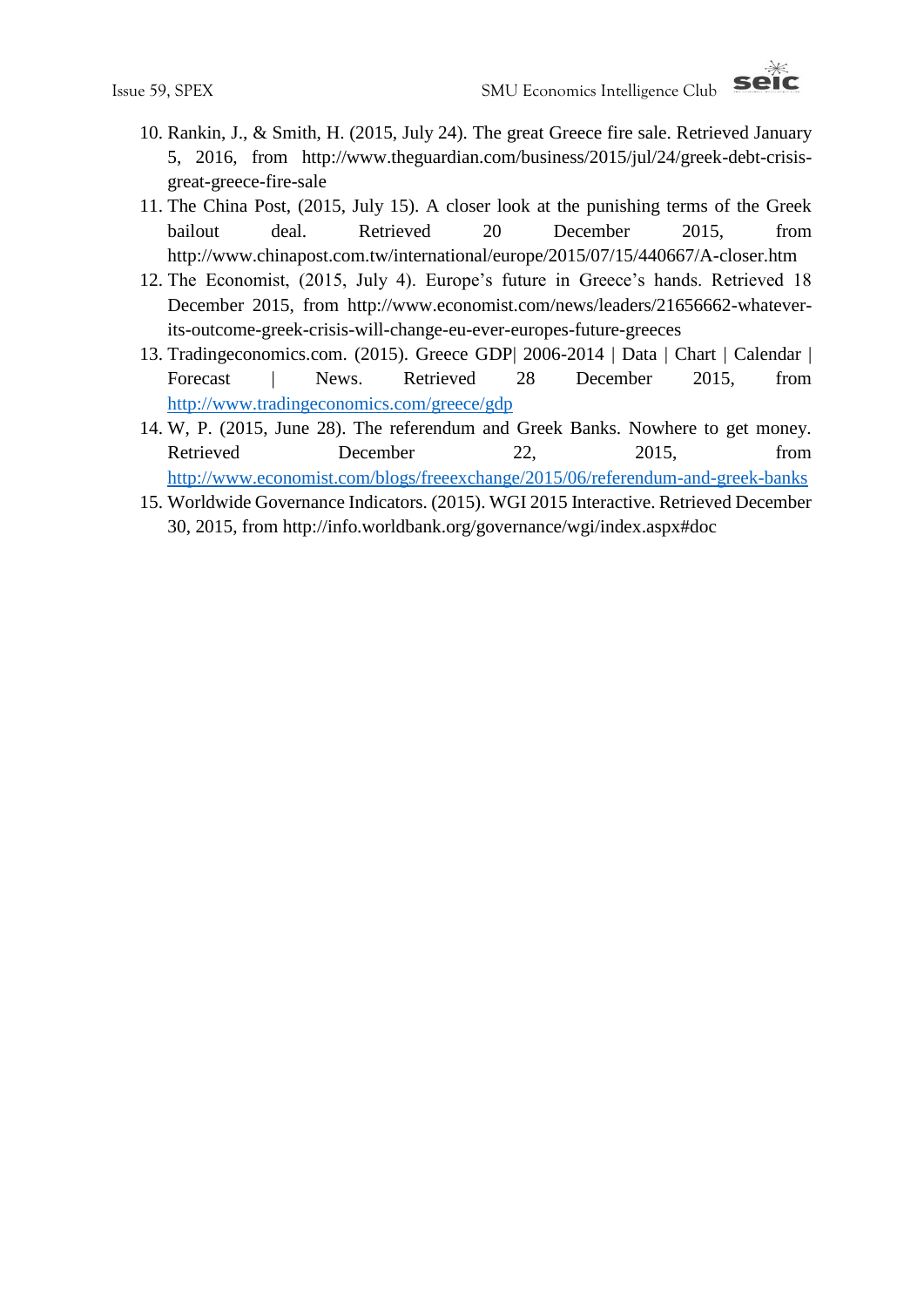

# Oil prices, its outlook and impact on financial markets

# *by Fred Tun Lin Win*



Source: Shutterstock

### **Causes of fall in oil prices**

In recent months, oil prices have fallen to a record low, far below the \$30/barrel mark. This recent drastic fall in oil prices boils down to the basic concept of supply and demand. On the supply side, USA overtook Saudi and Russia to become the largest producer of oil in the world, with daily output exceeding 11 million barrels in the first quarter of last year (Smith, 2014). In response to this increase in supply of oil from the US, Saudi Arabia pushed for OPEC to up their supply of oil, hoping to maintain their market share instead of reducing their output.

The rationale of the decision was simple; the Saudis wanted to engage in a price war against the US in an oversupplied market. They wish for US shale frackers to be eventually be driven out of business due to their higher operating costs. As of Dec 4 2015, OPEC members could not reach an agreement to curb the production of oil and announced that it would abandon the 30 million barrels per day limit (Hurst, Razzouk & Lee, 2015). This oversupply is likely to continue as only recently were the sanctions on Iran lifted, following which Iran announced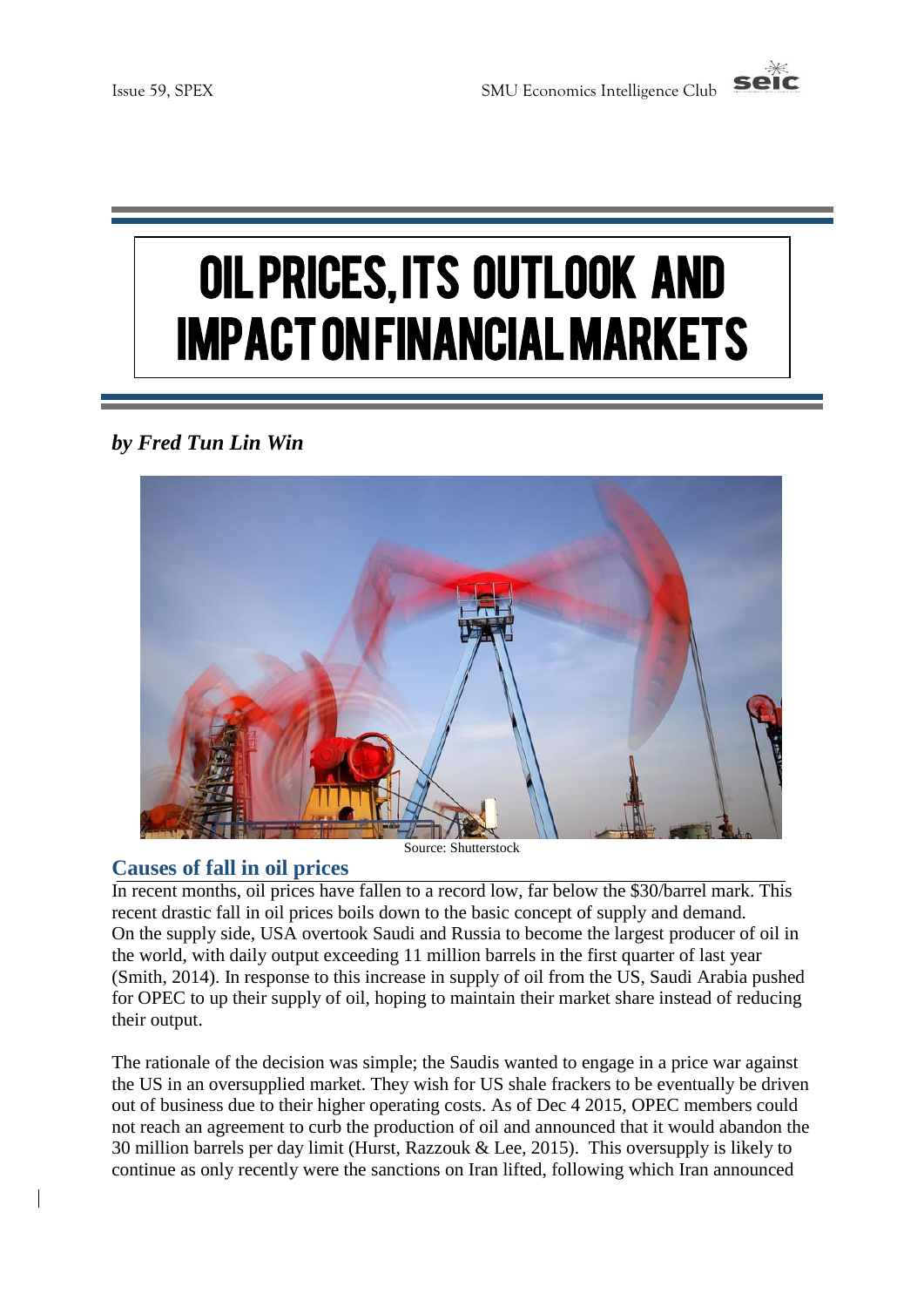

an increase in production to as much as 4 million barrels a day by the end of 2016, up from their current rate of about 3.3 million barrels a day. All this has led to an oversupply of the oil, thus causing the plummeting oil prices.

On the demand side, China's traditional sector of heavy industry and production has been shrinking over the past months and is expected to continue in the same trend (Watts  $\&$  Hsu, 2015). As China is the largest importer of oil in the world and manufacturing is highly energy intensive, there is a significant decrease in the demand for oil, thus further driving prices lower. And China is not alone as US manufacturing has also fallen, thus contributing to the lower prices of oil.

### **Effects of fall in oil prices**

The effects of the fall in oil prices are evident on the consumer level. Gasoline prices at gas stations and pumps are now cheaper. Households that use heating oil for warmth are reaping the benefits of lower prices. Net importers of oil such as the US and China are also benefitting from the lower prices as a result of cheaper inputs. However, the oversupply of oil has increased pressure on the poorer OPEC members such as Venezuela, Nigeria and Ecuador, who are heavily reliant on their oil exports. These countries have suffered significantly as the low prices have been cutting into their profits (Brindicci, 2016). Many oil producing companies have also seen significant chunks of their market capitalisation being wiped out as a result of the plunging prices. For instance, ExxonMobil and PetroChina Co. lost \$11 billion and \$16 billion of their value respectively, after the Dec 4 OPEC meeting (Katakey, 2015). There have also been significant layoffs in the oil industry, with an estimated 250,000 jobs cut worldwide since the decline in prices (Reed, 2016).

### **Outlook of oil & Impact on financial markets**

WTI climbed 9% (Saefong, Kantchev & Hsu, 2016) to \$32 per barrel after ECB President Mario Draghi hinted at easing measures to steady inflation, signalling greater investor confidence. On the same day, stocks also rallied, with S&P500 climbing 2% and Stoxx Europe 600 climbing 3% (Mozee, 2016). It is now an environment where oil, instead of economic fundamentals, is driving sentiment and as a result stocks appear highly correlated to oil prices, as shown in the graph below.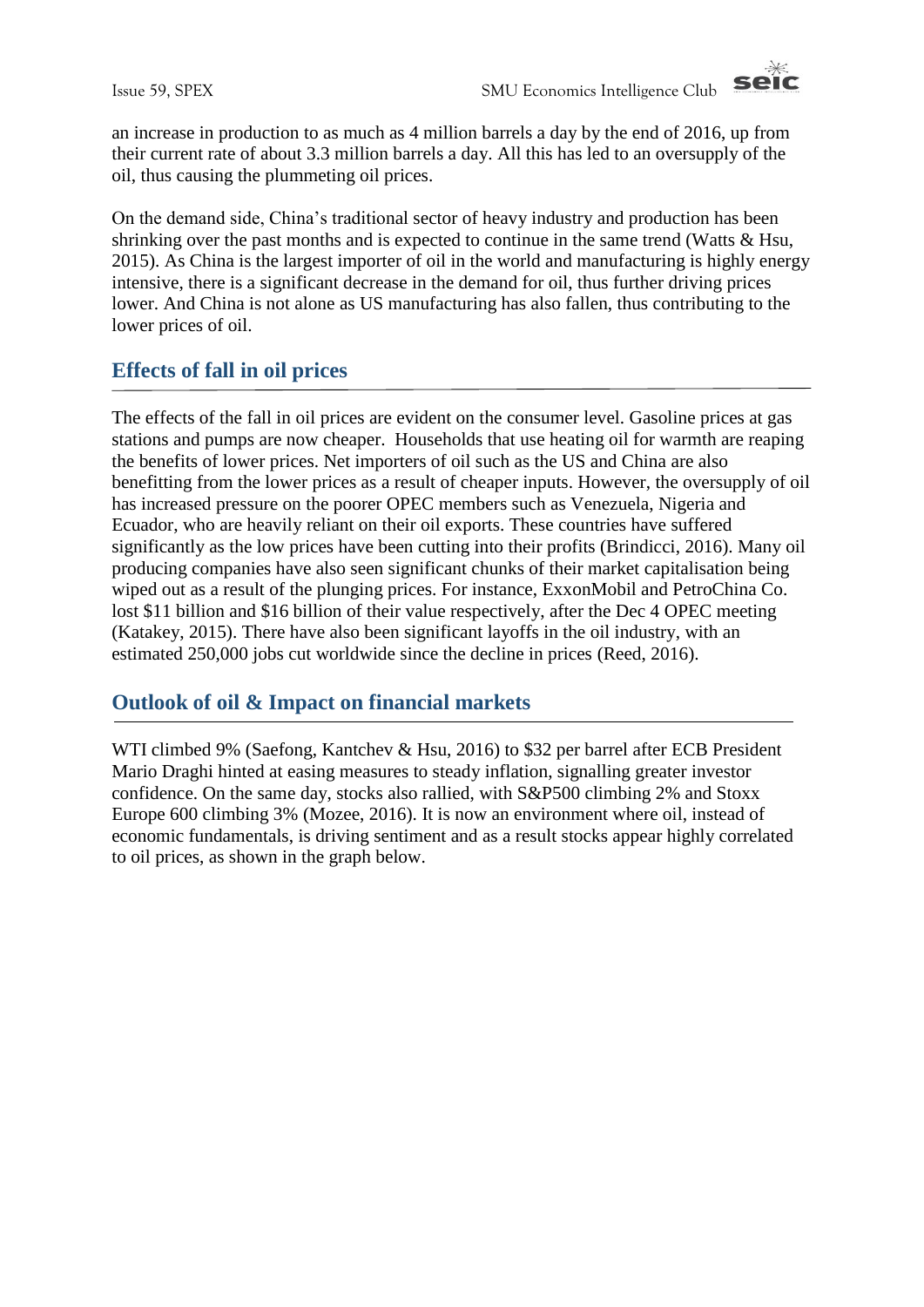



#### Source: S&P Capital IQ

For the financial market to separate itself from oil prices, investors will have to focus on economic fundamentals again, for which oil prices will need to stabilise. However, in the short term, oil prices are unlikely to stabilise, as stated in a report by EIA, signalling an increase in supply. While there has been a slight decrease in operating rig counts and decreasing production in Texas, production is not expected to decrease significantly in the short term. Therefore, some analysts still expect oil prices to fall as low as \$20 per barrel before any significant rebound is going to take place. Additionally, the nature of drilled-butuncompleted (DUC) wells is such that they require relatively low capital for the rigs to be brought online in a short period of time. Therefore, US shale producers can simply wait on the DUCs for oil prices to rise and then resume pumping oil which would result in further fluctuations in the oil prices in the short term.

However, in the long term, oil prices should stabilise as many of the operationally inefficient producers are forced out of the market. Many of the shale oil producers were not cash flow positive even when oil was priced at \$100 per barrel. The only reason why shale is still surviving is due to existing hedges and patience from creditors, which will not last forever. Therefore, once the inefficient shale oil producers are forced out of the market eventually, oil prices and the financial markets will stabilise.

The short term volatility of oil is also unlikely to hamper the recovery of the global economy from the recession. Janet Yellen's decision to raise of interest rates by 25 base points in December last year is a signal of confidence that the falling oil prices will not have a significant impact on the US economic outlook, since the 2% inflation target would be met once oil prices stabilise.

As for the Eurozone, Draghi sees the falling oil prices as a cause for concern and that "the fall in oil prices could feed into the prices of other goods, contributing to a downward, deflationary spiral" (Watts, 2016). However, the possibility of an ECB stimulus in March could help the Eurozone avoid a recession if oil prices do remain at its current levels. Only China is presently seeing a slowdown in growth which is a cause for concern as it may lead to further fall in oil prices. Even so, the slowing of the Chinese economy has a relatively smaller impact than the oversupply of oil that is flooding the market. Additionally, as the largest net-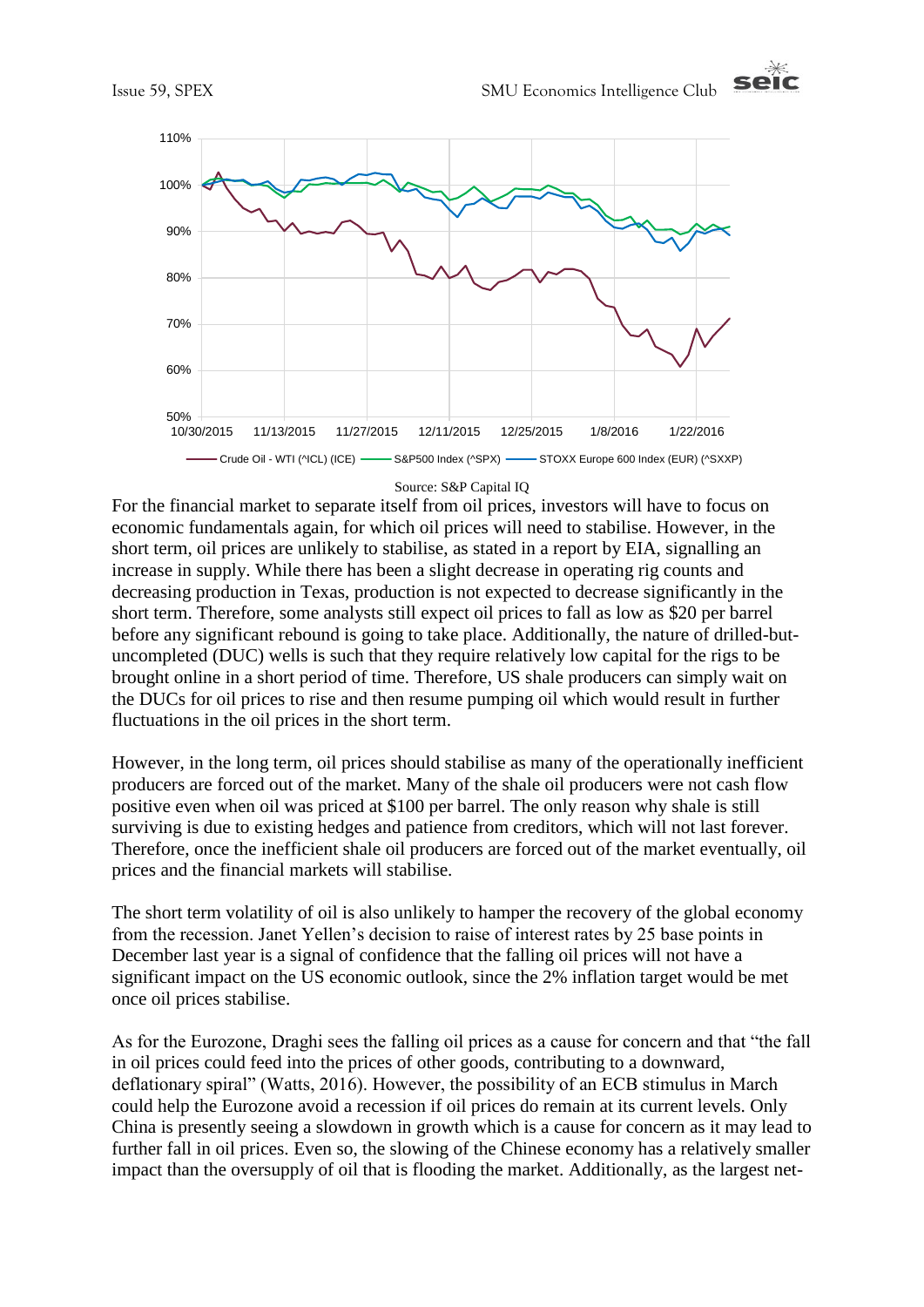

importer of oil in the world, the low oil prices will help downstream players and help manufacturing industries lower their inputs.

### **Conclusion**

In conclusion, the current low price of oil is unlikely to hamper the road to recovery for the US and Eurozone, as it is simply an issue of oversupply, not slowing demand in these countries. Additionally, the current situation is beneficial to the economies of net importing countries and the financial markets will also stabilise with oil prices once the less efficient shale producers are forced out of the market.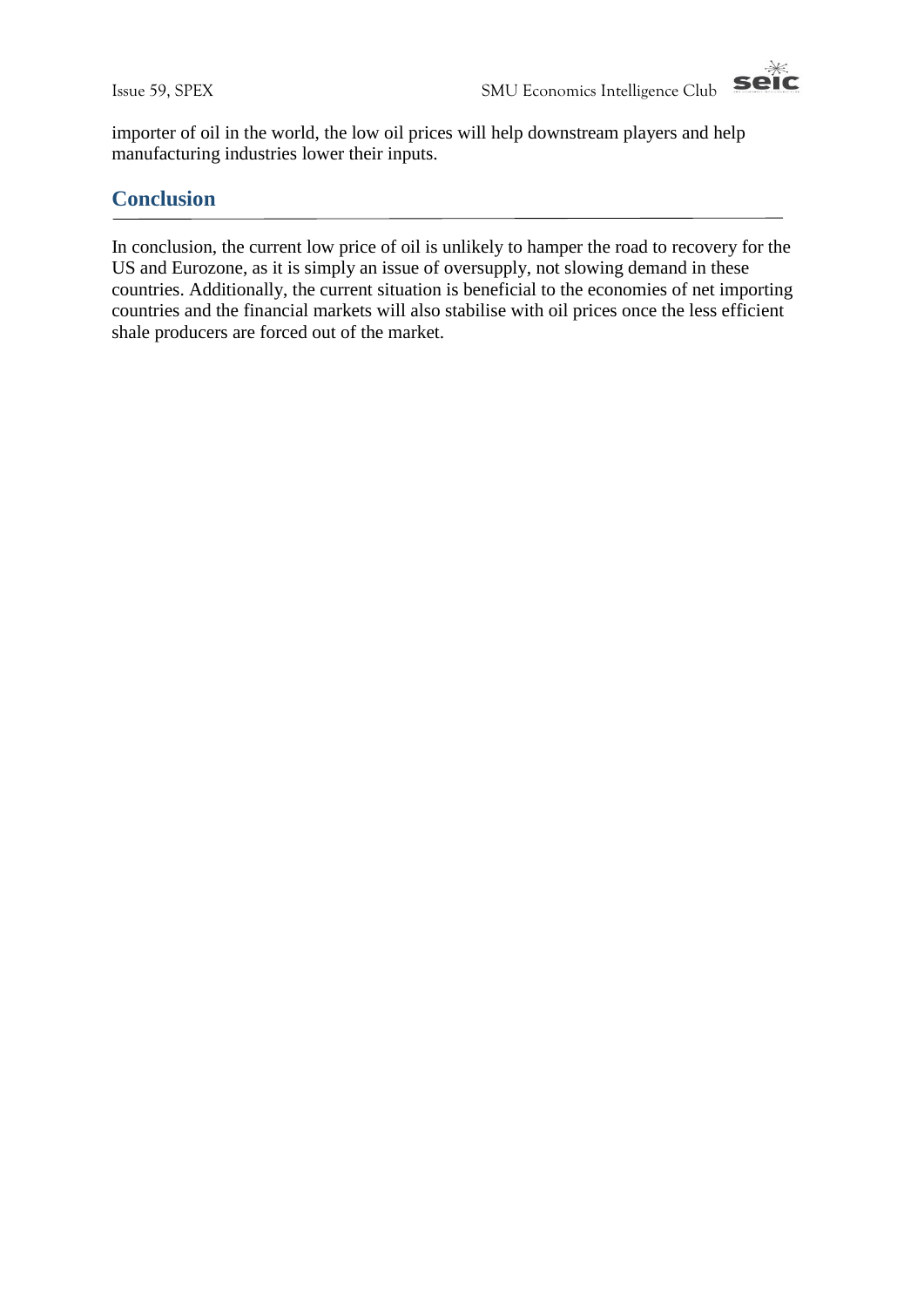

### **References**

- 1. Brindicci, M. (2016, January 20). Ecuador president says he's tired of fighting with OPEC. Retrieved January 28, 2016, from [http://www.reuters.com/article/us-ecuador](http://www.reuters.com/article/us-ecuador-opec-idUSKCN0UY2GK)[opec-idUSKCN0UY2GK](http://www.reuters.com/article/us-ecuador-opec-idUSKCN0UY2GK)
- 2. Hurst, L., Razzouk, N., & Lee, J. (2015, December 5). OPEC Unity Shattered as Saudi-Led Policy Leads to No Limits. Retrieved January 28, 2016, from [http://www.bloomberg.com/news/articles/2015-12-04/opec-unity-shattered-as-saudi](http://www.bloomberg.com/news/articles/2015-12-04/opec-unity-shattered-as-saudi-led-policy-leads-to-no-limits-ihs9xu51)[led-policy-leads-to-no-limits-ihs9xu51](http://www.bloomberg.com/news/articles/2015-12-04/opec-unity-shattered-as-saudi-led-policy-leads-to-no-limits-ihs9xu51)
- 3. Katakey, R. (2015, December 11). Oil Investors Are \$240 Billion Poorer a Week After OPEC Call. Retrieved January 28, 2016, from [http://www.bloomberg.com/news/articles/2015-12-11/oil-investors-are-230-billion](http://www.bloomberg.com/news/articles/2015-12-11/oil-investors-are-230-billion-poorer-a-week-after-opec-decision)[poorer-a-week-after-opec-decision](http://www.bloomberg.com/news/articles/2015-12-11/oil-investors-are-230-billion-poorer-a-week-after-opec-decision)
- 4. Mozee, C. (2016, January 22). European stocks gain most in nearly 4 months on QE hopes, oil spike. Retrieved January 28, 2016, from [http://www.marketwatch.com/story/european-stocks-set-to-break-weekly-losing](http://www.marketwatch.com/story/european-stocks-set-to-break-weekly-losing-streak-on-ecb-stimulus-hopes-2016-01-22?siteid=nwteurope1/22/2016)[streak-on-ecb-stimulus-hopes-2016-01-22?siteid=nwteurope1/22/2016](http://www.marketwatch.com/story/european-stocks-set-to-break-weekly-losing-streak-on-ecb-stimulus-hopes-2016-01-22?siteid=nwteurope1/22/2016)
- 5. Reed, S. (2016, January 12). Stung by Low Oil Prices, BP Will Cut 4,000 Jobs. Retrieved January 28, 2016, from [http://www.nytimes.com/2016/01/13/business/energy-environment/bp-jobs-oil](http://www.nytimes.com/2016/01/13/business/energy-environment/bp-jobs-oil-prices.html?_r=0?register)[prices.html?\\_r=0?register](http://www.nytimes.com/2016/01/13/business/energy-environment/bp-jobs-oil-prices.html?_r=0?register)
- 6. Saefong, M., Kantchev, G., & Hsu, J. (2016, January 22). WTI oil soars 9% to settle at a two-week high. Retrieved January 28, 2016, from [http://www.marketwatch.com/story/oil-prices-rip-higher-after-ecb-stimulus-promise](http://www.marketwatch.com/story/oil-prices-rip-higher-after-ecb-stimulus-promise-echoes-2016-01-22?siteid=nwtasiadaily)[echoes-2016-01-22?siteid=nwtasiadaily](http://www.marketwatch.com/story/oil-prices-rip-higher-after-ecb-stimulus-promise-echoes-2016-01-22?siteid=nwtasiadaily)
- 7. Smith, G. (2014, July 4). U.S. Seen as Biggest Oil Producer After Overtaking Saudi. Retrieved January 28, 2016, from [http://www.bloomberg.com/news/articles/2014-07-](http://www.bloomberg.com/news/articles/2014-07-04/u-s-seen-as-biggest-oil-producer-after-overtaking-saudi) [04/u-s-seen-as-biggest-oil-producer-after-overtaking-saudi](http://www.bloomberg.com/news/articles/2014-07-04/u-s-seen-as-biggest-oil-producer-after-overtaking-saudi)
- 8. Watts, W., & Hsu, J. (2015, November 2). Oil ends lower on weak China data, record Russian crude production. Retrieved January 28, 2016, from [http://www.marketwatch.com/story/oil-prices-sluggish-after-china-manufacturing](http://www.marketwatch.com/story/oil-prices-sluggish-after-china-manufacturing-data-2015-11-02)[data-2015-11-02](http://www.marketwatch.com/story/oil-prices-sluggish-after-china-manufacturing-data-2015-11-02)
- 9. Watts, W. (2016, January 21). 4 key takeaways from Draghi's 'no limits' statement. Retrieved January 28, 2016, from [http://www.marketwatch.com/story/4-key](http://www.marketwatch.com/story/4-key-takeaways-from-draghis-no-limits-statement-2016-01-21)[takeaways-from-draghis-no-limits-statement-2016-01-21](http://www.marketwatch.com/story/4-key-takeaways-from-draghis-no-limits-statement-2016-01-21)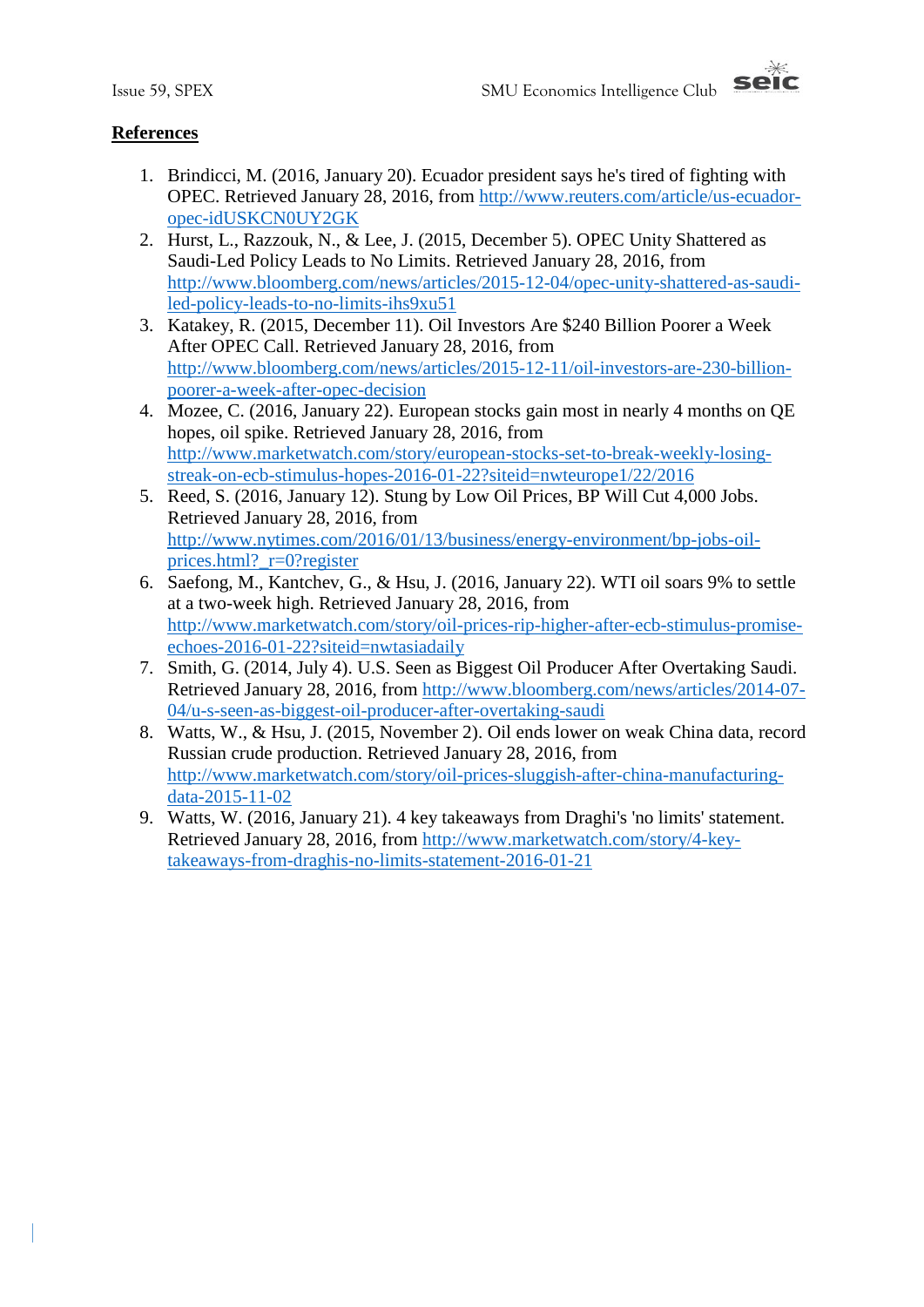

# CHINA**'** S ONE -CHILD POLICY: A COMPREHENSIVE REPORT

## *By Zhiyan Jin*

### **Introduction**

On 29th October 2015, China's National People's Congress Standing Committee decided to overturn its 36-year-old one-child policy, with the state advocating couples to have 2 children instead, coming into effect on Jan 1,  $2016^i$ . It was hailed as a big move to balance gender ratios and continue to power the development of the national economic engine. This report seeks to give a comprehensive coverage of the policy's background, and its economic and social consequences that led to abolishment. It also seeks to weigh whether the relaxation has come too late and will be rendered helplessly ineffective.

### **Historical Background**

China's one-child policy as a population control mechanism was officially instituted in 1979 as a major reversal of the 1960s call to have as many children as possible, and has since been managed by the notorious National Family and Population Planning Commission since 1981, bringing official tallies and administration under official control<sup>ii</sup>. It has been relaxed over the years due to special considerations: All non Han-majority Chinese were allowed to have 2 children if they lived in urban areas, and 3-4 children if they lived in rural areas. Rural Han Chinese were also allowed a second child if their first child was a girl. (ref: guardian article – china's great gender crisis )In 2013, following the Third Plenum of the Chinese Communist Party, the policy was also relaxed for all couples if one of them was an only child<sup>iii</sup>. The onechild policy has been notorious for causing innumerable infant and foetal deaths and shaping unhealthy societal practices, creating unbearable economic pressures that weigh on the single-children; numerous demographic figures also paint a depressing economic outlook for the long run.

### **Problems Caused & Reasons For Abolishment**

#### **a) Economic reason**

Human capital is one of the four major ingredients of economic growth, one which China is now sorely lacking. It faces a future as an ageing economy, possibly "getting old before getting rich"iv, bucking the trend of other economies like Europe or Japan. China's fertility rate has fallen sharply due to strict enforcement of the policy such as forcible late abortions and extravagant penalty costs of having a second child, as well as economic pressures which compounded it; According to World Bank data, its fertility rate has fallen from 2.7 in 1981 to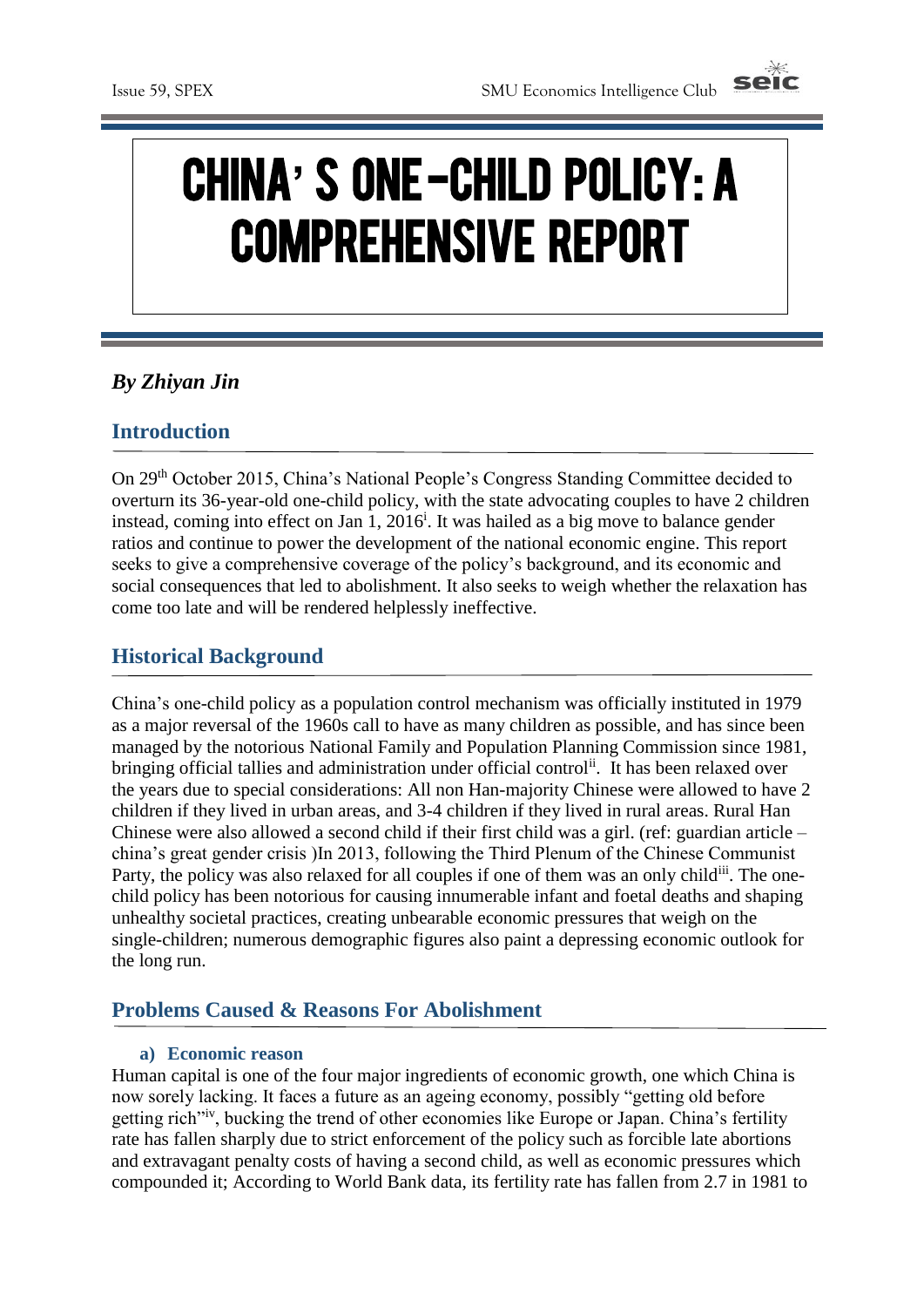

1.7 in 2015<sup>v</sup>. Previously in the 1960s and early 1970s, fertility rates were estimated at over 5, due to Mao's call for having more children that tied in with political and economic doctrines<sup>vi</sup>. Refer to Figure 1 below for an illustration of the decline over the years. According to a UN paper<sup>vii</sup>, China's median age in 1980 was 23.7, but has risen to 37.0 in 2015, and is projected to surge to 49.6 by 2050 if current trends continue. Official estimates state that there have been around 400 million prevented births due to the policy<sup>i</sup>, but positive estimates are that only 30 million new births will be added by 2050<sup>viii</sup>; the UN and the Population Reference Bureau suggest that the abolishment will add about 23.4 million extra people instead.



Figure 1: China's Fertility Rate from1961 to 2013 Source of data: All Countries' Fertility Rate Data from World Bank Figure 1 is self-generated from China's data from 1961 to 2013

The economic reasoning behind the policy abolishment is simple: Human capital is a raw material for production and one especially important to China, where the combined agriculture and industry share of GDP is over  $50\%$ <sup>ix</sup>. As the population ages, working age population, defined officially as those aged 16 to 59, will shrink, leading to a resource crunch, which ups the salary due to shortage of labour and hence unit cost of human capital. Companies act rationally to maximize profits: As the unit cost of human capital rises, cost of production for unit of goods or services rises and the companies may turn to automation<sup>x</sup>, force workers to work more for the same pay, or shift away from China as base of production. In reality, data presented is probably already too rosy: China begins tallying the working age population at 16, but many of these young persons are still full-time students who contribute little if at all to the total workforce. Also, there are a number of under-60 persons who have retired early and depend on their spouse. As China's working age population is projected to fall  $10\%$  by  $2040<sup>xi</sup>$ , these shifts are becoming increasingly viable options. The rise in production costs and possible shift elsewhere can only hurt China's economy, which remains industry-centric. The National Health and Family Planning Commission vice minister has said that the abolishment is expected to boost the country's economic growth rate by about 0.5% stemming from the work force increase<sup>viii</sup>.

The next economic reason would be the burden placed on the government and economy by the rise in number of retired pensioners paired with the fall in tax contributing base. China has in place a 3-part pension system: for rural residents, urban residents, and certain company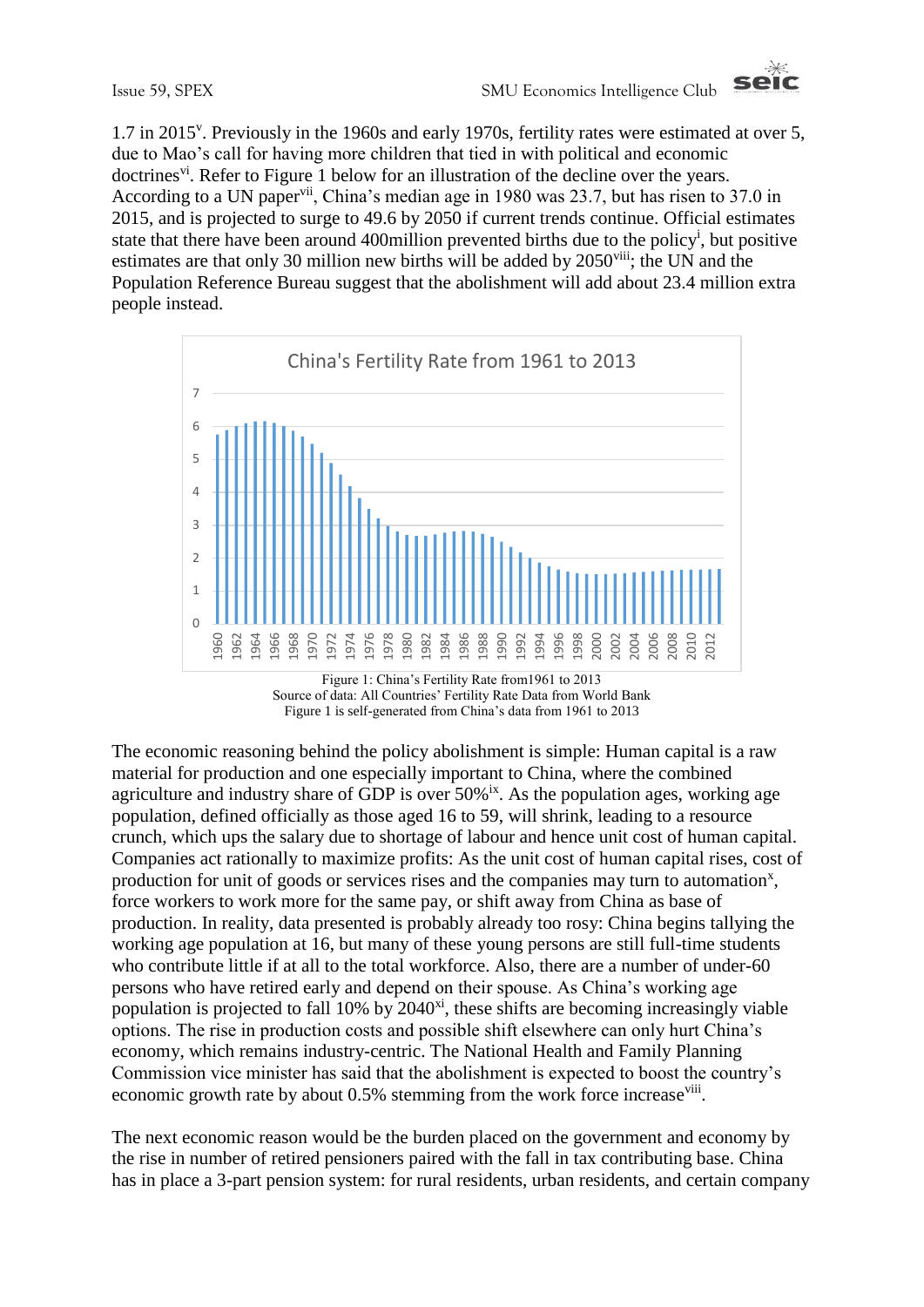

pension systems. The rural pension system which covers over 500 million persons pays out between 100-500 RMM to pensioners a month, the urban system covers 320 million with 80 million receiving and 240 million contributing, and pays out an average of 2100 yuan to each receiver monthly. Some companies also have company pension systems which are voluntary and managed by the companies themselves<sup>xii</sup>. As China's standard of living increased exponentially following its opening up to global economic trade, quality of life and standard of life have increased, and lifespans have grown from under 45 before the 1950s to over 75 today<sup>xii</sup>.

Meanwhile, as the benefitting pool is increasing due to the ageing society, the workforce who can work and contribute are being greatly reduced. The pension systems are generous but have not kept up with changing times, and weigh as a huge burden to Government finances. It would be greatly beneficial in the coming decades to increase the number of births, to increase the support ratio and relieve the stress on government finances. While the proportion of China's population over 65 was 9% in 2014, it is predicted to rise to 24% by 2050. This puts it as one of the fastest ageing economies in the world, as illustrated in Figure 2. A report published by the Chinese Academy of Social Studies reported that without adjustments, pension deficits would begin in  $2030<sup>xiii</sup>$ . Hence, there is a pressing need to increase the number of births to widen the pool of contributors and relieve government burden.



Source: UN Population Division.

Figure 2: Current and Projected Percentages of Population over 65 for Some Major Economies Source: Paper: China's Retirement System: What does The Future Hold Retrieved from<https://us.dimensional.com/media/323321/Chinas-Retirement-System-What-Does-the-Future-Hold.pdf>

### **b) Societal Reason**

As the policy took shape over 30 years and quality of life has risen, it has resulted in increasingly smaller families with more vertical family ties than horizontal. This means that there are more generations living together due to longer lifespans, but less number of members in each new generation. Now, the most common form of family support is the 4-2-1 ratio, where 4 grandparents are supported by 2 parents, in turn supported by the single child when he or she matures<sup>xiv</sup>. This has created enormous pressures for the children to live up to: what filial duties which used to be shared by 2-3 children or more now depend solely on the single child to fulfil. Besides the funneling of responsibility, filial piety is yet another reason this cannot be circumvented – traditional Confucian values teach that the most important value any person can hold is filial piety, to respect and support the parents and elders who have nurtured you. China's laws such as the Criminal Law of 1979 also state that children may be fined and jailed for refusing to support an elderly family member<sup>xy</sup>. The pressure on the children is huge and has probed a societal discussion and review into how the society can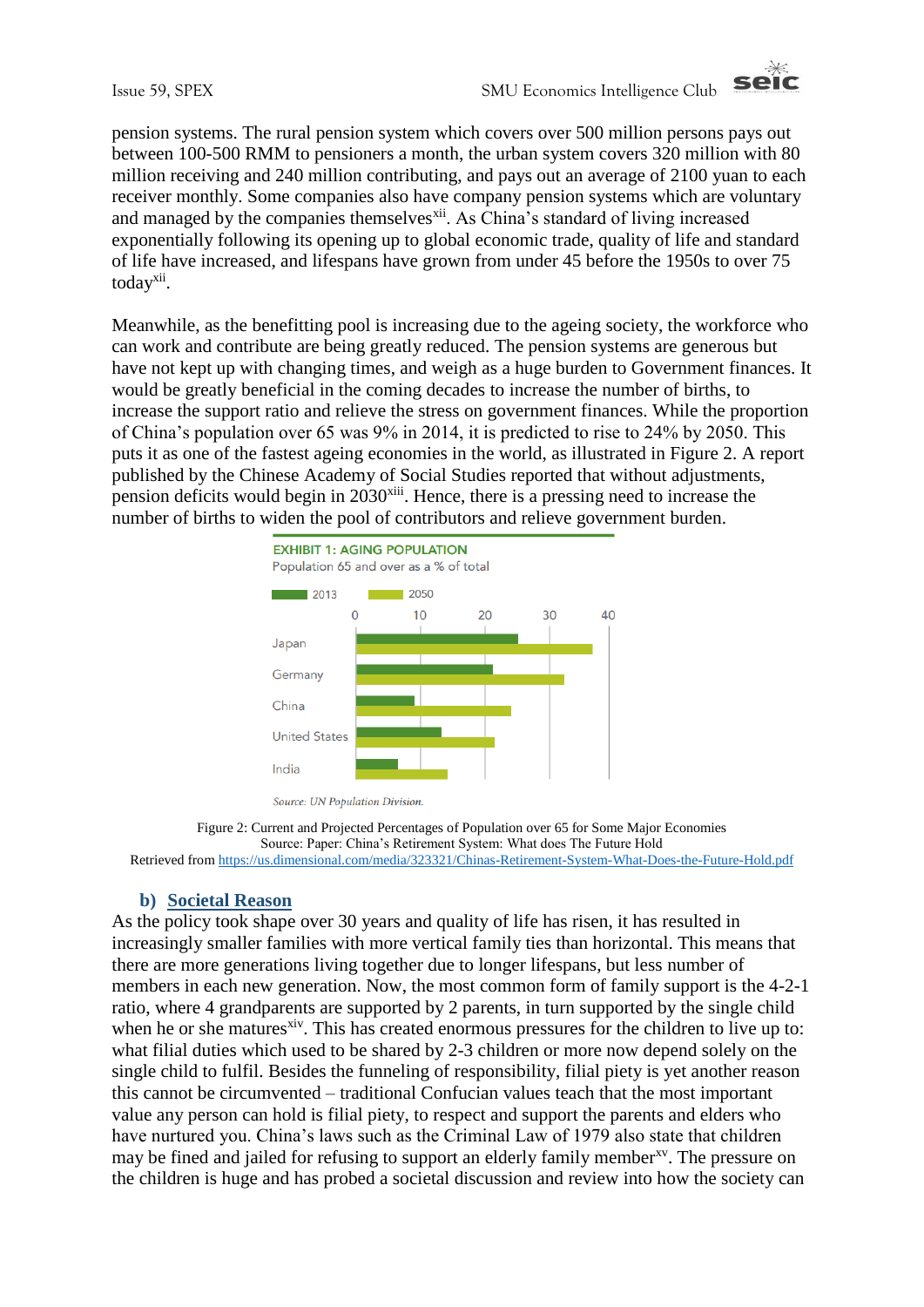

function to stem this depressing trend. Hence, the abolishment of the one-child policy is seen as the best way to buck the trend and alleviate pressures on the younger generation while still maintaining that responsibility for the aged falls primarily on their descendants and not the government.

The last problem caused by the one-child policy is gender imbalance and its consequent effects. The birth rate for boys is naturally higher than for girls, at around 103-107:100. China traditionally favours boys over girls, because boys are seen as being able to "carry on the family line" and retain the family name, as well as being more dependable because of their size physical ability and not needing to "marry into another family". With improvements in sex-identifying technology to reveal the fetus' gender before birth, it has become easier to manipulate birth ratios. Increasingly accessible and easily-carried-out sex-selective abortion have skewed the sex-ratio even more drastically, to 120-130:100 across different provinces<sup>xvi</sup>. But this promises devastating consequences, as it has been calculated that by 2020, there will 30 million men of marriageable age unable to find a spouse because there are simply not enough women, possibly leading to societal instability<sup>xvii</sup>. Also, with the shortage of marriageable women, there are evermore pressures on needed on the men before their prospective in-laws deem them worthy of their daughters – they are frequently expected to own a house of their own – a particularly difficult task, given the high property prices in cities<sup>xviii</sup>

### **Will it help or not?**

The abolishment is expected to add 30 million people to the workforce by 2050, but experts expect a smaller number<sup>i</sup>. This section will analyse the effectiveness of the policy in the economic and societal aspects.

### **Economic Effects**

It is expected that with the abolishment of the one-child policy, fertility rates will be boosted, leading to higher expenditure by couples. There are two pathways by which this will be a boon to the economy: the increase in household spending, as well as the fall in aggregate savings rate.

Firstly, with more families having two children rather than one, families' spending will have no choice but to increase. Although in some sectors, there will be less increase spending, for example when the younger child receives hand-me-downs from the older child instead of buying brand new ones; there will be a definite boost in other sectors like necessities and education. Education is a particularly hot industry in China as the previous one-child policy has created a fanatical race-to-the-top with education sitting at the pinnacle<sup>xix</sup>. Academic competition has spurred the booming tuition industry as well as early childhood education programs and complementary products. And as this generation ages, demand for necessities, housing, consumer and lifestyle products and ageing products will also increase correspondingly. The increase in number of children will thus fuel an increase in domestic consumption driven by household consumption and trigger the multiplier effect (China's multiplier is roughly 2), leading to rise in the GDP. Also, as these babies age, they add to the human capital of economic growth, fueling both supply and demand in the Chinese economy.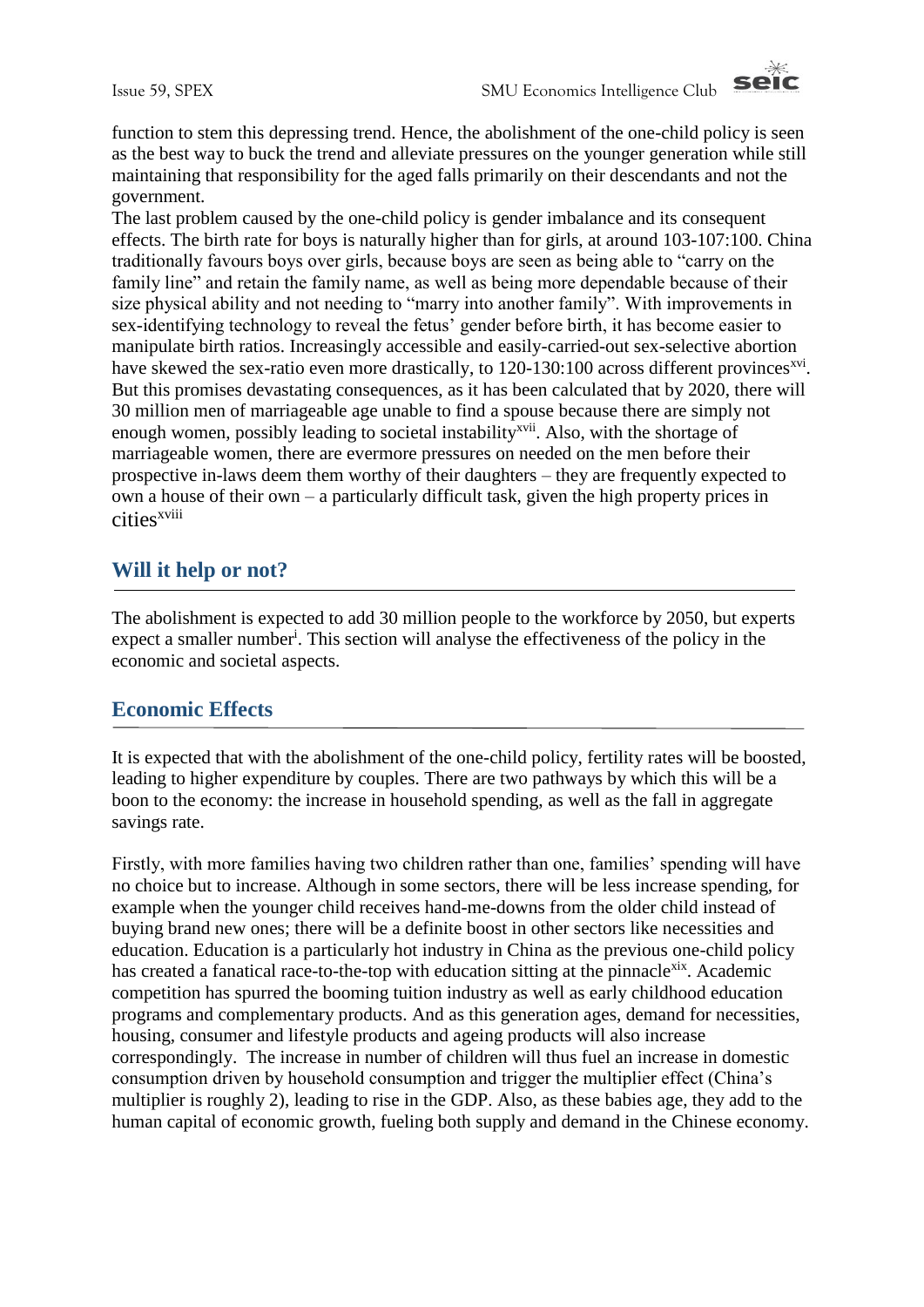

Secondly, the aggregate savings rate will fall with couples having two children. Asian savings rates are exceptionally high and China is a prime example: its gross savings rate in 2013 was 50% of GDP<sup>xx</sup>, as compared to the United States which had 18% or India with 32% (the exact same reference). In 2009, urban households with 2 children saved 12.8% of their incomes while those with 1 saved 21.3%, and this difference remains large across different income ranges<sup>xix.</sup> In urban families with twins from 1992-2009, with each additional child (usually the twin), the family's savings rate fell by  $6-7\%$ <sup>xxi</sup>. The high savings rate has been attributed to historical reasons, precautionary savings<sup>xxii</sup>, demographic reasons because the huge baby-boomer population saves aggressively for retirement, as well as pressures on both parents and children to save as a result of the one-child policy<sup>xxiii</sup>.

Economic theory prescribes that the national savings rate is positively correlated with economic growth as savings provides the needed capital for investments. China already has dangerously high investment levels<sup>xxiv</sup> and more-than-sufficient savings which are locked in savings accounts and could be better directed elsewhere. China's economy needs to transit from the unstable and excessive investment-driven economy to a domestic consumptiondriven economy. And to do that, capital needs to be directed from being locked excessively and uselessly in savings accounts to being pumped into the economy through domestic consumption, to fuel GDP growth.

The abolishment will definitely improve the economy – the question is by how much. While the growth in sectors like housing and necessities is guaranteed by the rise in population, the extent of other sectors' increases depend substantially on the people's attitude towards consumption – how willing they are to fork out additional extravagant amounts for the second child as is being done for the single child. The diverting of savings also remains to be seen. We can only bank on the empirical minimum of 6-7% decline, given that China has its uniquely strong army of reasons for the high savings rates.

### **Social Effects**

The abolishment is expected to be less than effective in alleviating the social problems. After media release of the news, popular networking and news site Sina.com ran a poll of over 120,000 Chinese and found that 40.5% of respondents will not have a second child and 29.1% said they will make a decision after weighing the family and economic situation $x$ <sub>xy</sub>. Commonly cited reasons were the cost of raising a child, health reasons, and the abolishment coming too late.

Although the official data estimates than around 30 million newborns will be added, experts say that the reality will be less positive due primarily to economic and financial reasons - the cost of raising a child is simply too high. According to a 2003 study by the Shanghai Academy of Social Sciences, it takes 490,000 RMB to raise a child to 16 years old in Shanghai, meaning that average families will spend 40-50% of their income on the child's expenses alone<sup>xxvi</sup>. Although the study was not wide enough to take into account other regions in China, the figure provides an indicator of the expensive situation.

Another reason is the health of prospective parents-to-be. While China has become economically prosperous, a visible and critical trade-off has been the environment and health of the people. According to the China Population Association, the percentage of infertile women who are of child-bearing age jumped from 3% in 2002 to 12.5% in 2012. While there is no evidence to shine light on the cause, the pollution of the environment as well as later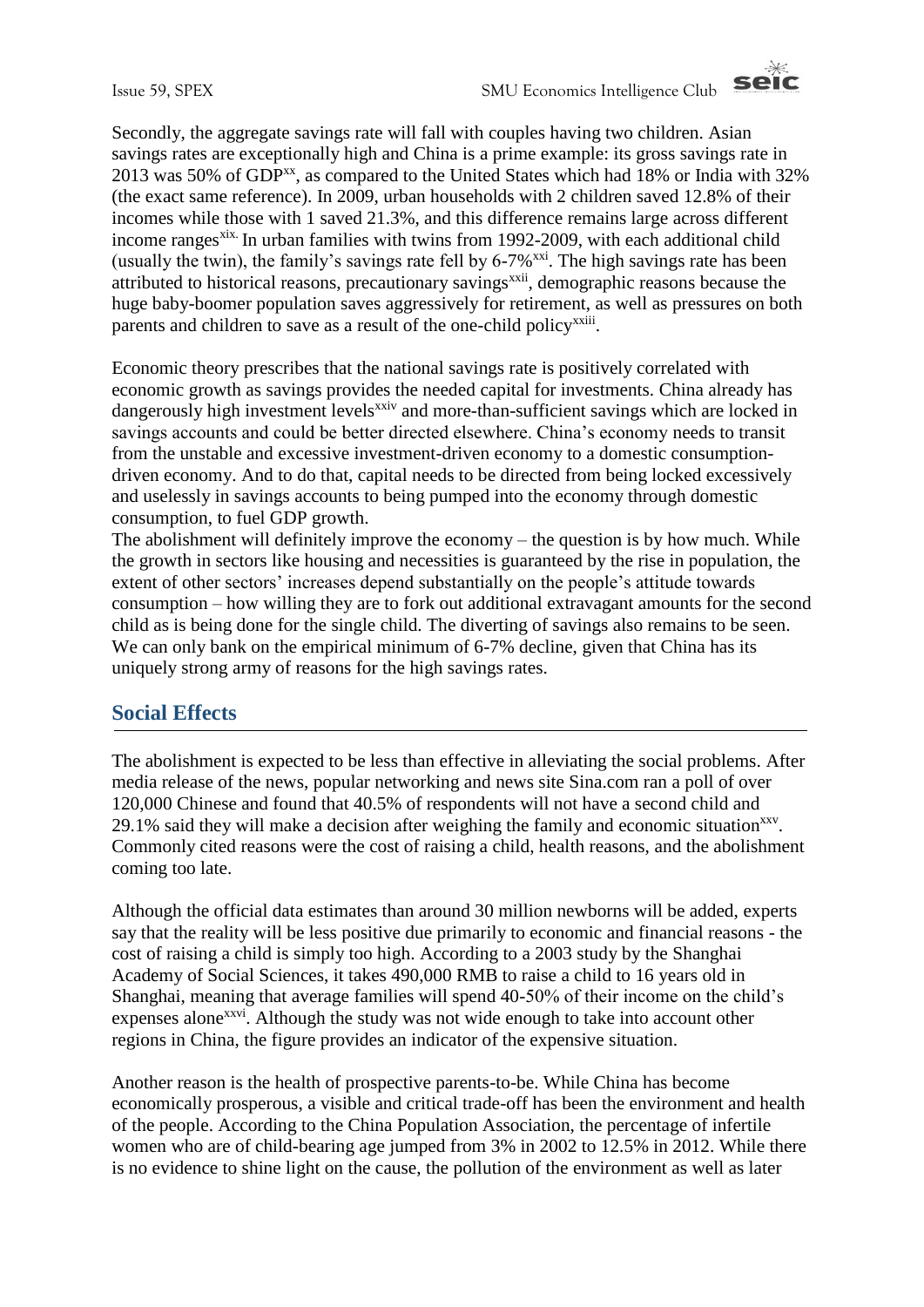

child-birth are thought to be leading causes<sup>xxvii</sup>. After the abolishment, many parents also lamented that while they would like to have a second child, they regret that they are already past their youthful years and fear that they are no longer able to take care of a young child, and so will not take up the two-child policy.

So, although there will be a definite uptick in the economy stemming from the policy change, it does not do enough to reverse the tide of gender selection and unbalanced sex ratios leading to societal instability across the country. Having more children does not equate to having more fair and balanced sex ratios, free of traditional bias. However, it is likely that the abolishment will alleviate the 4-2-1 support ratio in those families who do choose to take it up. Hence, the societal impact will be limited but visible.

## **Conclusion**

Well-meaning and designed policies failing retrospectively are but a dime a dozen. While the One-Child Policy was an era of oppression and perhaps excess intervention, the abolishment now offers the Chinese more freedom and choice of family structure and division of familial responsibilities. Hopefully this will spur a move in the right direction for societal and gender ratios, even though current views present that as less than rosy. National economies never fail without bringing great turmoil, what's more China, as the second-largest economy in the world. The government would do well to rethink more past policies and pursue growth more aggressively with a view to the future as it ruminates over the past and present.

### **References:**

<u>.</u>

<sup>v</sup> World Bank. (2016) *Fertility rate, total (Births per woman).* Retrieved from http://data.worldbank.org/indicator/SP.DYN.TFRT.IN

vi Gerhard, H.K. (2011 June 9). China: Total Fertility: Analyses: Tables, Figures and Maps. Retrieved from http://www.china-profile.com/data/fig\_WPP2010\_TFR\_1.htm

vii United Nations. (2015). *World Population Prospects – Key findings & advance table – 2015 Revision.* (Report No. ESA/P/WP.241) Retrieved from

http://esa.un.org/unpd/wpp/publications/files/key\_findings\_wpp\_2015.pdf

viii Wee, SL. (2015, November 10) China says two-child policy will contribute 0.5 percentage point to growth rate. *Reuters.* Retrieved from http://www.reuters.com/article/us-chinaeconomy-population-idUSKCN0SZ0OK20151110#wDX7ZtM35bjJVaT6.97

ix Central Intelligence Agency. (2014.) *The World Factbook. GCP – Composition – By Sector* 

*Of Origin.* Retrieved from https://www.cia.gov/library/publications/the-worldfactbook/fields/2012.html

<sup>i</sup> XINHUA. (2015, December 27.) Chinese bid farewell to one-child policy with law amended. Xinhua News. Retrieved from http://news.xinhuanet.com/english/2015- 12/27/c\_134956074.htm

ii Short, S., Zhai, F. (1998) Looking Locally at China's One-Child Policy. *Studies In Familly Planning, 29, 373-387.* DOI: 10.2307/172250

iii Hatton, C. (2013, November 13.) China reforms: One-child policy to be relaxed. *BBC News.* Retrieved from http://www.bbc.com/news/world-asia-china-24957303

iv The Economist Special Report. (2009 June 25). China's predicament. *The Economist.*  Retrieved from http://www.economist.com/node/13888069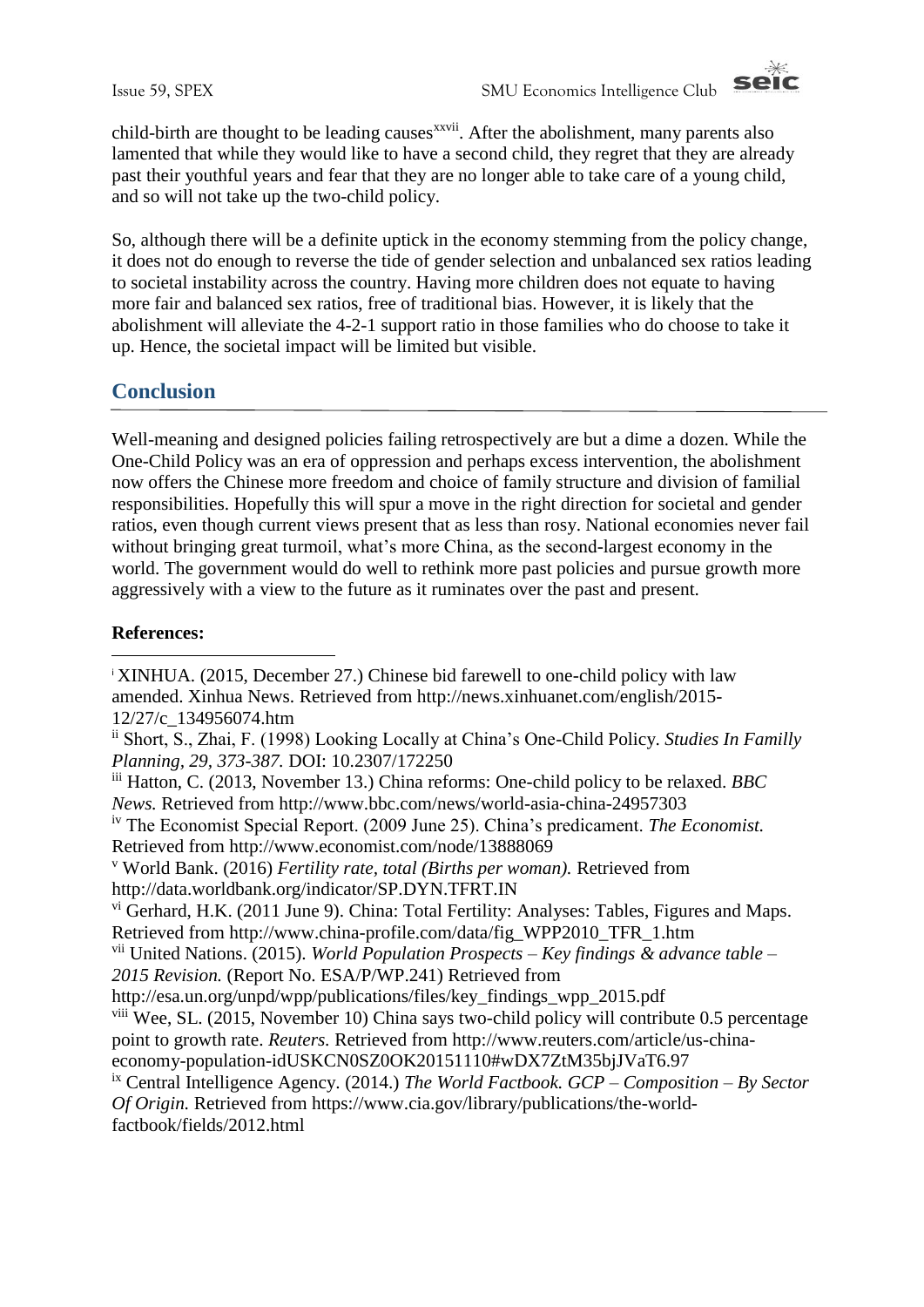1



<sup>x</sup> Ryan, K. (2015 April 22). The Automation Of China's Labour Force. *China Briefing*. Retrieved from http://www.china-briefing.com/news/2015/04/22/automation-chinas-laborforce.html

xi Mitchell, T. (2015, December 9). China working age population 'to fall 10% by 2040. *Financial Times.* Retrieved from http://www.ft.com/intl/cms/s/0/d6681cba-9e3c-11e5-b45d-4812f209f861.html#axzz3xVFA5Zs2

xiiPeng, Chen. (2015). *China's Retirement System: What Does The Future Hold?* Retrieved from https://us.dimensional.com/media/323321/Chinas-Retirement-System-What-Does-the-Future-Hold.pdf

xiii The Economist. (2014 April 5). Paying for the grey. *The Economist.* Retrieved from http://www.economist.com/news/china/21600160-pensions-crisis-looms-china-looks-raisingretirement-age-paying-grey

 $x<sup>ix</sup>$  W, F W., & Y Zhang. (2006) Who will care for the elderly in China?: A review of the problems caused by China's one-child policy and their potential solutions. *Journal of Aging Studies,20. 2, 151-164 (PAGE 151-164)* doi:10.1016/j.jaging.2005.07.002

xv Michael Palmer (1995). The Re-emergence of Family Law in Post-Mao China: Marriage, Divorce and Reproduction. *The China Quarterly*, 141, pp 110-134. doi:10.1017/S0305741000032938.

xvi All Girls Allowed. (2013) *Gender Imbalance In China.* Retrieved from http://www.allgirlsallowed.org/gender-imbalance-china-statistics

xvii BBC News. (2007 January 12). Chinese facing shortage of wives. *BBC News.* Retrieved from http://news.bbc.co.uk/2/hi/asia-pacific/6254763.stm

xviii Branigan, T. (2011 November 2). China's Great Gender Crisis. *The Guardian.* Retrieved from http://www.theguardian.com/world/2011/nov/02/chinas-great-gender-crisis

xix Jin, Keyu. (2016 January 8). China's two-child policy: far-reaching impact. *The Himalayan Times.* Retrieved from http://thehimalayantimes.com/opinion/chinas-two-childpolicy-far-reaching-impact/

xx World Bank. (2015). *Gross Savings (% of GDP).* Retrieved from

http://data.worldbank.org/indicator/NY.GNS.ICTR.ZS

xxi Choukhmane,T., & Coeurdacier, N., & Jin, Keyu. (2014). *China's one-child policy and saving puzzle.* Retrieved from http://www.voxeu.org/article/china-s-one-child-policy-andsaving-puzzle

xxii Harbaugh, R. (2004). *China's High Savings Rates.* Retrieved from https://kelley.iu.edu/riharbau/harbaugh-chuxu.pdf

xxiii Tao, Y D., & Zhang, JS., & Zhou SJ. (2011). *Why Are Savings Rates So High In Chin*a?. NBER (Working Paper 16771) Retrieved from http://www.nber.org/papers/w16771

xxiv Lee IH., Liu S., & Syed M. (2012). *Is China Over-Investing and Does It Matter?* IMF Working Paper WP/12/277. Retrieved from

https://www.imf.org/external/pubs/ft/wp/2012/wp12277.pdf

 $xxy$  Fan, H. (2015 October 30). Why China's child policy doesn't add up for its citizens. *CNBC.* Retrieved from http://www.cnbc.com/2015/10/30/why-chinas-child-policy-doesntadd-up-for-its-citizens.html

xxvi China Daily. (2005 April 1). Parents Pay Too Much For Education. *China Org.cn.* Retrieved from http://www.china.org.cn/english/Life/124528.htm

 $x$ <sup>xxvii</sup> Minter, A. (2015 December 31). China's flirtation with surrogacy, as the one-child policy comes to a close. *The Sydney Morning Herald.* Retrieved from

http://www.smh.com.au/comment/chinas-flirtation-with-surrogate-motherhood-as-the-onechild-policy-comes-to-an-end-20151230-glx5hr.html